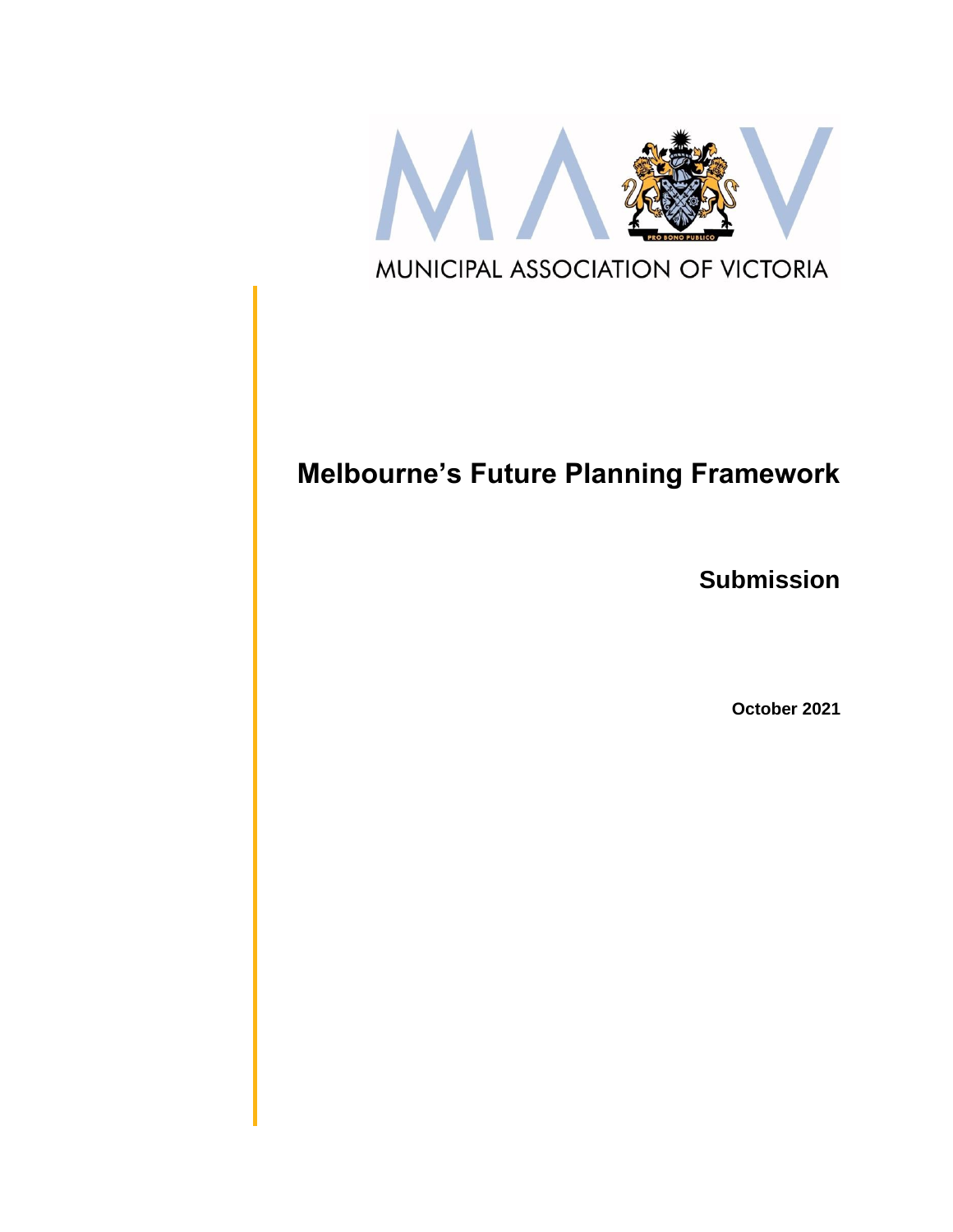

#### *© Copyright Municipal Association of Victoria, 2021*

*The Municipal Association of Victoria (MAV) is the owner of the copyright in the publication MAV submission – Melbourne's Future Planning Framework.* 

*No part of this publication may be reproduced, stored or transmitted in any form or by any means without the prior permission in writing from the Municipal Association of Victoria.* 

*The MAV does not guarantee the accuracy of this document's contents if retrieved from sources other than its official websites or directly from a MAV employee.*

*The MAV can provide this publication in an alternative format upon request, including large print, Braille and audio.* 

*While this paper aims to broadly reflect the views of local government in Victoria, it does not purport to reflect the exact views of individual councils.*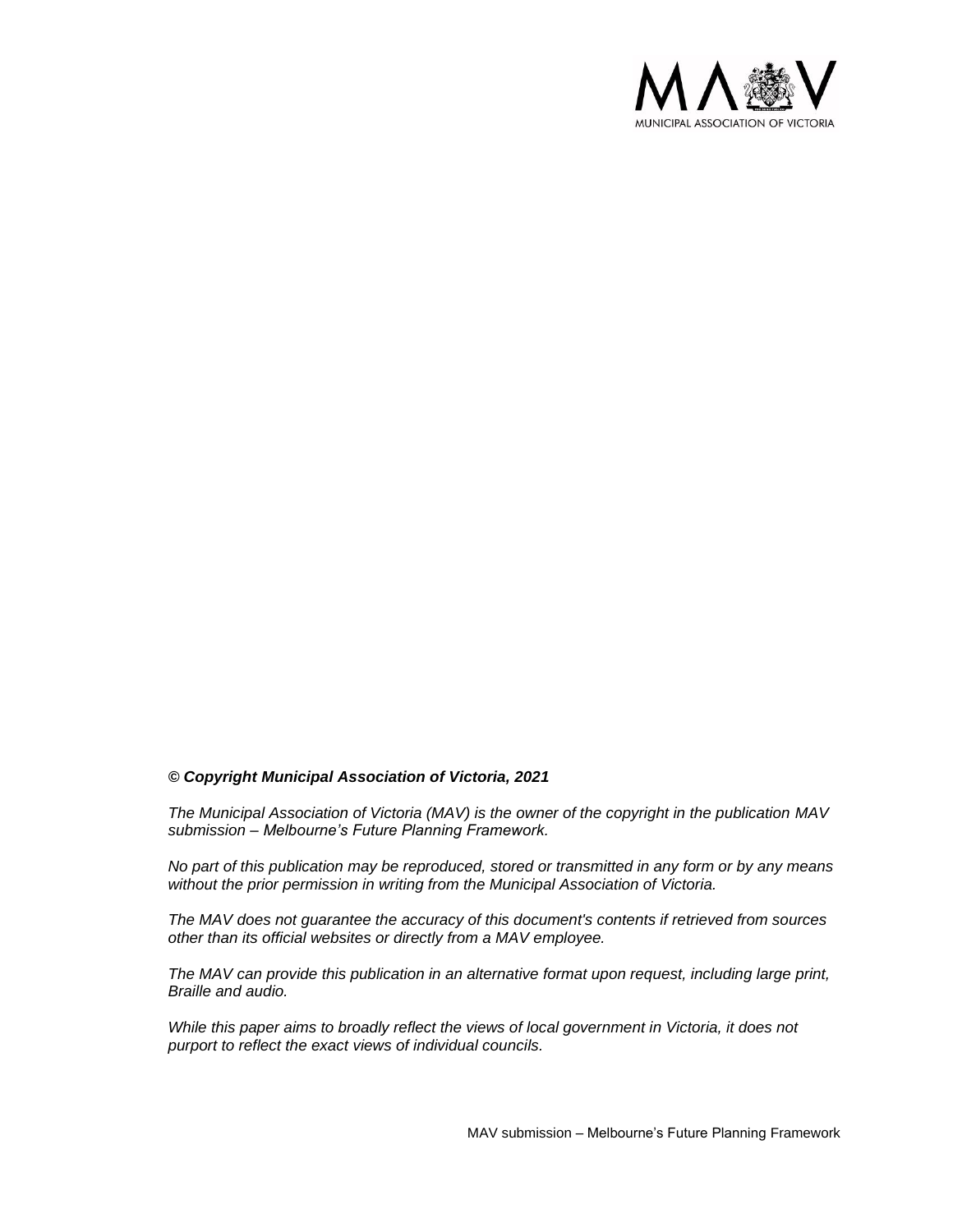

### **Table of contents**

| 3              |  |
|----------------|--|
| $\overline{4}$ |  |
| 5              |  |
| 6              |  |
| $7^{\circ}$    |  |
| 8              |  |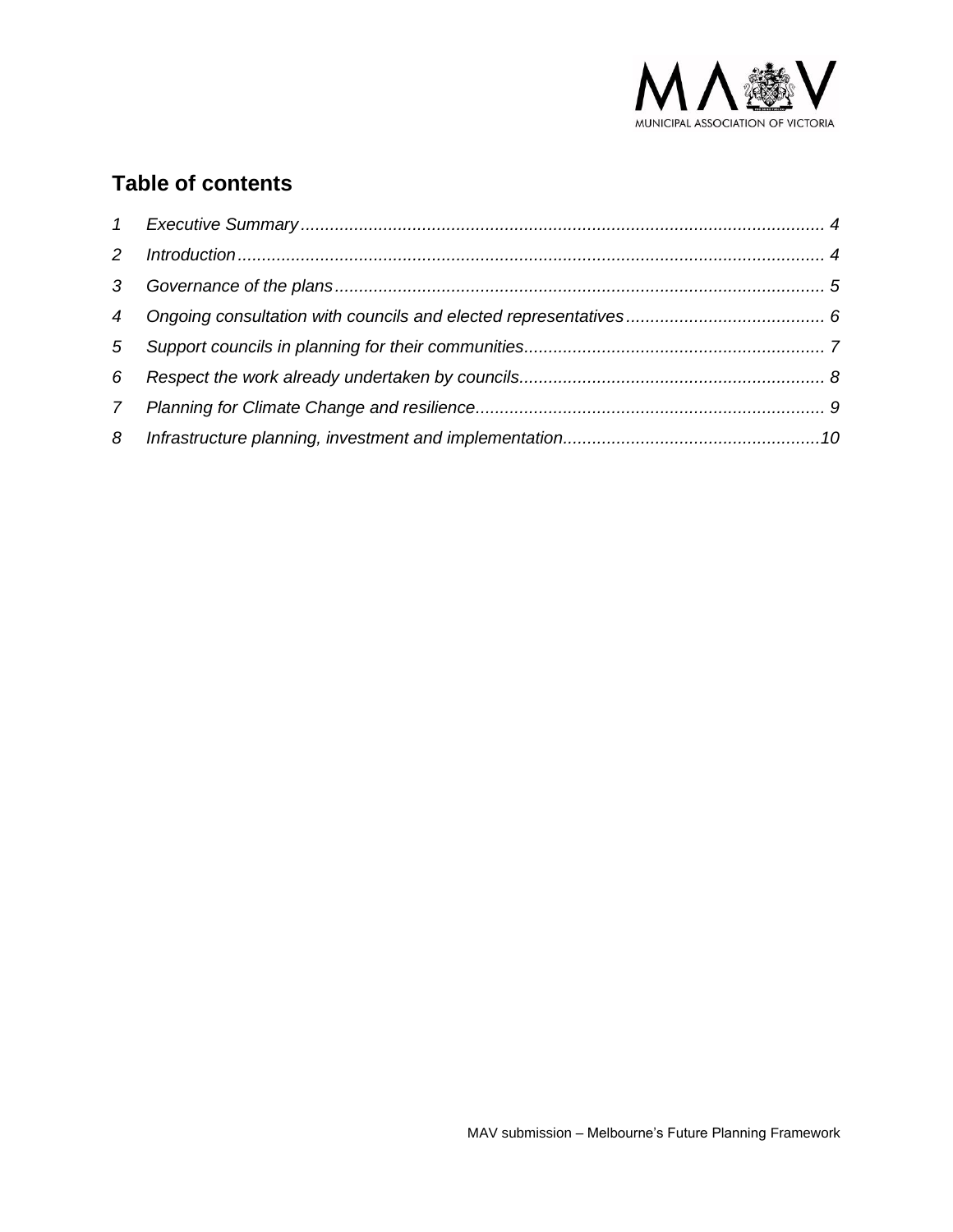

### <span id="page-3-0"></span>**1 Executive Summary**

The Municipal Association of Victoria (MAV) welcomes the release of Melbourne's Future Planning Framework through the six Land Use Framework Plans (LUFPs).

The MAV is the peak representative and advocacy body for Victoria's 79 councils. The MAV was formed in 1879 and the *Municipal Association Act* 1907 appointed the MAV the official voice of local government in Victoria.

Today, the MAV is a driving and influential force behind a strong and strategically positioned local government sector. Our role is to represent and advocate the interests of local government; raise the sector's profile; ensure its long-term security; facilitate effective networks; support councillors; provide policy and strategic advice, capacity building programs, and insurance services to local government.

The MAV was intimately involved in the consultation process for both *Plan Melbourne – Metropolitan Planning Strategy (2013)* and *Plan Melbourne – Refresh (2015)*. We welcome the opportunity to again outline our position on high-level issues relevant to Melbourne's future planning framework.

We acknowledge the significant work undertaken to develop these plans by the six regional Economy and Planning Working Groups (EPWGs), each chaired by a council CEO.

We recognise the release of the framework is an important step forward in the implementation of *Plan Melbourne 2017-2050.* The policy principles embedded in the framework are solid and generally reflect existing planning policies of metropolitan councils.

This submission does not seek to critique the detail articulated in each of the six regional plans. It is anticipated councils will make their own submissions in relation to the unique characteristics of their metropolitan region. The focus of this submission is primarily on implementation and policy prioritisation.

## <span id="page-3-1"></span>**2 Introduction**

Melbourne faces planning challenges on many fronts. They include:

- Climate change and protection of green spaces and the environment
- Housing affordability
- Access to reliable and integrated transport
- Providing infrastructure for current and future communities

Framework planning can help address these challenges. The proposed future planning framework must address roles and responsibilities for planning our city, as well as the roll-out of infrastructure. It is also a key opportunity to explain how metropolitan-wide planning can act as a response to climate change and support achievement of Victoria's legislated climate goals.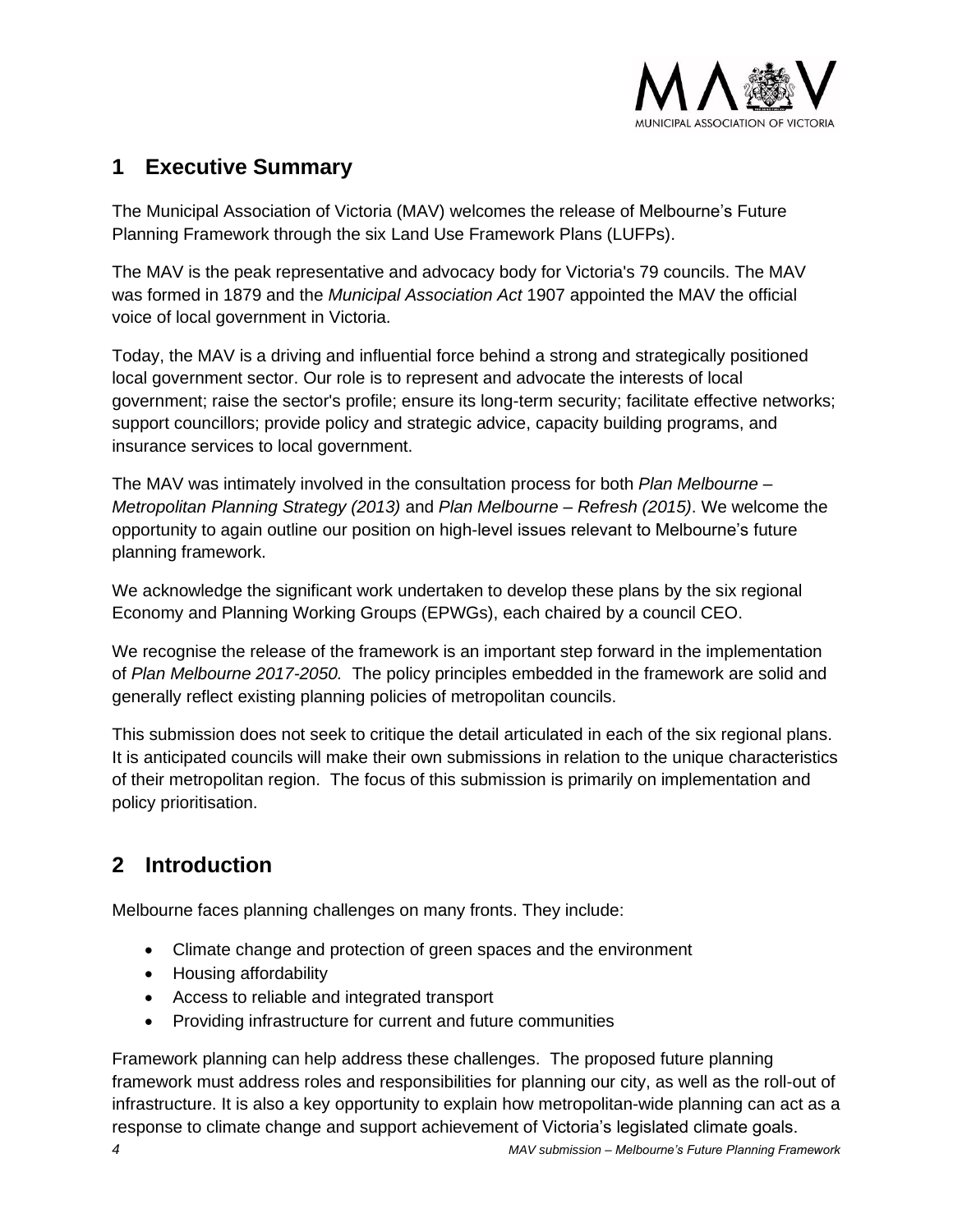

The framework must clarify governance arrangements for public and private sector investment across Melbourne. Too often major 'city shaping' decisions are made on the run, without the long-term strategic justification to support them. This was supported by the Auditor-General's findings [on integrated transport planning.](https://www.audit.vic.gov.au/report/integrated-transport-planning?section=) The report found that the Department of Transport (DoT) has not demonstrably integrated transport planning to meet the requirements of the *Transport Integration Act 2010*.

It is up to all levels of government to better coordinate regional planning. The framework plans should deliver through strengthened collaboration and partnership with local government. We urge that any additional planning frameworks or legislative changes for implementation allow for detailed and considered consultation processes with councils who are the key delivery partners for these plans.

### <span id="page-4-0"></span>**3 Governance of the plans**

Our submissions to both *Plan Melbourne – Metropolitan Planning Strategy (2013)* and *Plan Melbourne – Refresh (2015)* highlighted the critical importance of clear governance arrangements for implementation of the plan. This included strategy ownership, work plan priorities and implementation monitoring. Similarly, the key focus in this submission is the overall governance of the plans.

To date council involvement in the implementation of Plan Melbourne has been more reactive, rather than proactive. The framework plans do not address this issue. It is recommended that the implementation chapter for each framework plan is updated to include a clear implementation hierarchy between the State, councils and other authorities. This must also include a strategy for communication and consultation between levels of government and include the community and councillors who are key decision makers in setting local planning priorities. We encourage a level of 'bottom-up' ownership of each regional plan.

Implementation does not solely rest with DELWP and councils. The roles of other state departments such as the Departments of Health, Education and Transport must be made clear in each plan. Agencies such as road and water authorities must also be included. The decisions made by these departments, agencies and authorities in the allocation of land and the location of key community infrastructure shape the planning for precincts and regions. The framework plans must reflect this.

Protection and enhancement of local and regionally significant environments will also benefit from clearer governance arrangements. This includes mitigation and planning for climate change across each region. Tackling these difficult environmental problems requires deep partnership ties across local and State governments that should be addressed in more detail, including financial commitments for regional and state-significant biodiversity areas.

Successful implementation of metropolitan-wide planning frameworks requires a high level of certainty from the State government. Ideally planning strategies would have bipartisan support to help avoid he need to prepare, and attempt to implement, a new metropolitan strategy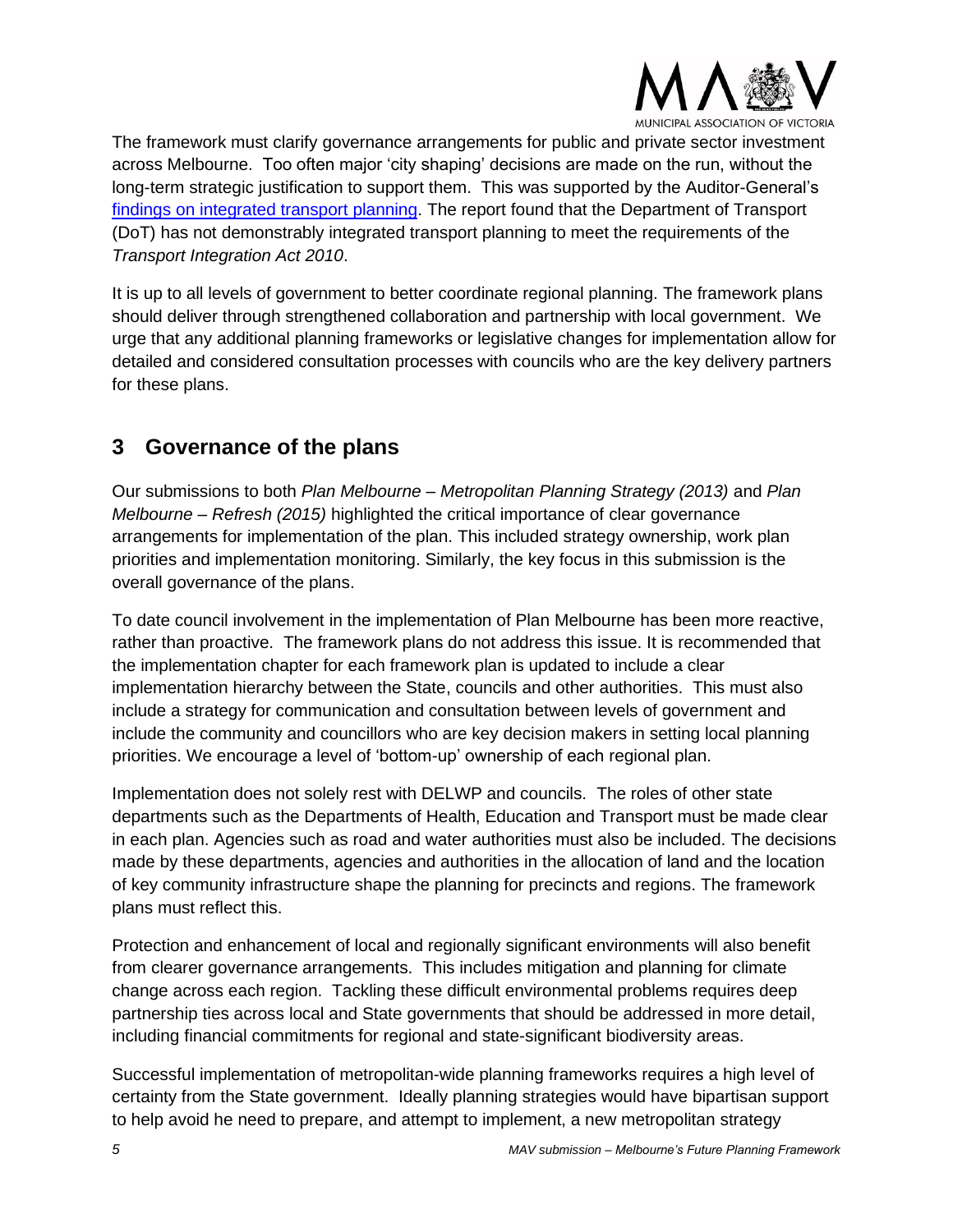

following the election of a new government. Strategic planning would be rewarded with considered and positive development outcomes if a high level of consistency in metropolitan planning was achieved.

We suggested in our previous submissions that the *Planning and Environment Act* 1987 be amended so the need to prepare a strategy, as well as a designated period of review, is enshrined in legislation. This process would involve requiring a refresh and review of Melbourne's land use framework plans to maintain currency with council strategic work. This would remove the strategy from the political cycle and take away the uncertainty about when a strategy will be prepared and reviewed. It would position the State and councils to work together on regional planning over the longer term.

#### **Recommendations:**

- **Update the implementation chapter for each framework plan to include a hierarchy of responsibility between the State and councils**
- **Develop a clear strategy for communication and consultation between the State, councils and elected representatives**
- **The** *Planning and Environment Act* **1987 be amended so the need to prepare a metropolitan planning strategy, as well as a designated period of review, is enshrined in legislation**

### <span id="page-5-0"></span>**4 Ongoing consultation with councils and elected representatives**

The MAV and councils support regional approaches to framework planning. Councils have been involved in the development of these plans through the Economy and Planning Working Groups at the officer level. Unfortunately to date there has been limited formal and structured consultation with councillors as the representatives of the wider community.

Victoria's planning system is well known for incorporating consultation in planning decisions. It is a component of our system that is enshrined in legislation and gives social license to planning decisions. Retaining councils' autonomy as a planning and responsible authority has long been supported by communities. The community voice in local planning must not be diminished through framework plans that require changes to local planning schemes. This includes not reducing discretion and community input into future planning scheme amendments, or development of urban renewal and strategic sites.

The absence of engagement with elected representatives limits community input to regional planning issues. It is also a missed opportunity to work with representatives who truly know and understand their constituents and local areas. Future planning processes must more closely involve elected representatives as the voices of their local areas.

A positive and cooperative working relationship between the State, council officers and councillors is essential to the successful and ongoing implementation of the plans. Councils have more than 70 remaining actions to implement in Plan Melbourne. This is on top of the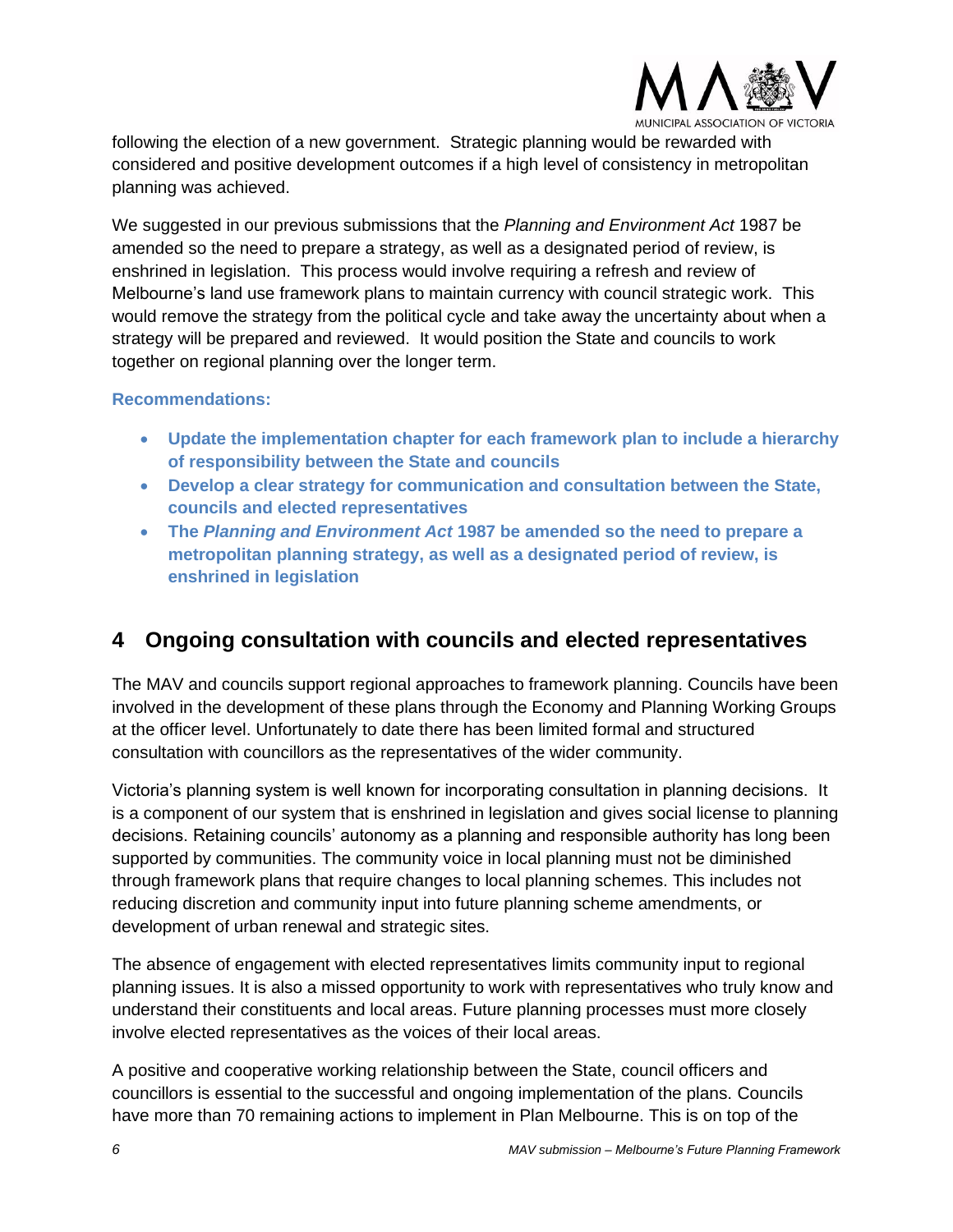

directions and strategies identified in each regional planning framework. Councils have a direct role in giving effect to the State's vision. Elected representatives in particular must be able to communicate to local residents as well as represent their views in this process.

It is in the State Government's interest to meaningfully engage and work with local government to ensure that:

- Melbourne's Future Planning Framework and the six Land Use Framework Plans are understood and accepted by the community
- Councils can identify and deliver complementary projects and achieve the most efficient use of their resources
- Councils update relevant areas of their planning schemes in line with community expectations
- Infrastructure priorities can be jointly agreed, and funding opportunities aligned

#### **Recommendations:**

- **Fully engage elected representatives in the development of future regional planning frameworks**
- **The State meaningfully engages councils and councillors on the work program stemming from the six LUFPs**

### <span id="page-6-0"></span>**5 Support councils in planning for their communities**

If State-led framework plans require councils to update local planning policies, precinct plans, climate change strategies and infrastructure priorities among other actions, support is required from the State. Undertaking strategic planning and research, updating planning schemes and developing strategies to guide change is core business for councils. However, implementing the six framework plans requires a partnership approach across all levels of government.

There are opportunities for the State to support councils in implementing the final metropolitan framework. Councils are experienced at updating their planning schemes and local strategies. When implementing the framework plans, councils will benefit from clear lines of communication and identified hierarchies that give sight to why and how the State is undertaking certain policy work.

Supporting councils goes beyond funding, where a cooperative working relationship between the State and councils must involve:

- Sharing information and data that is driving policy decisions (i.e. housing data, commercial land availability data, and so on)
- Consultation with communities
- An agreed-upon protocol for engagement and coordination with councils and community when the Minister, VPA or another authority (such as the Suburban Rail Loop Authority) is a planning authority or responsible authority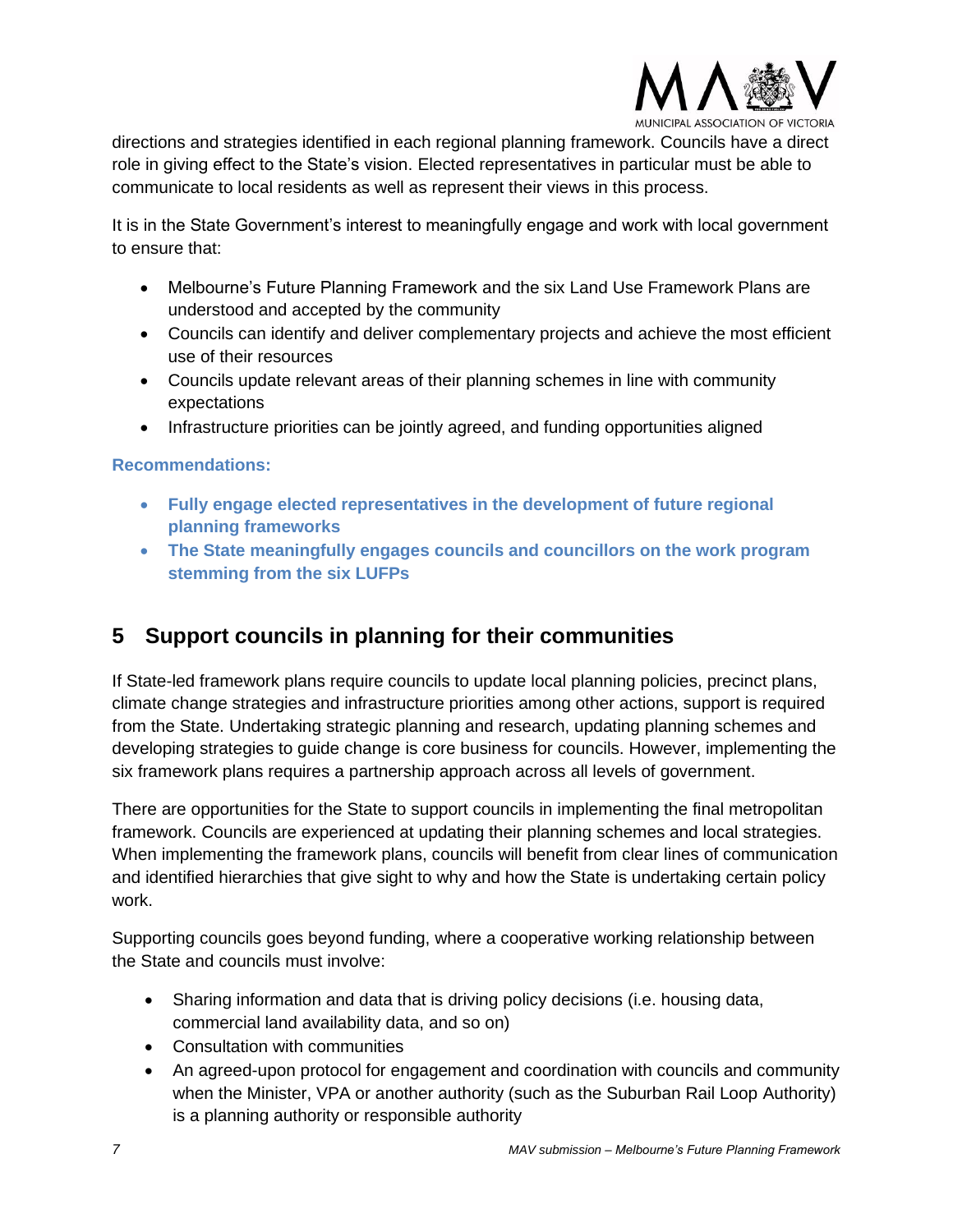

- Clarify regarding the roles and responsibilities of DELWP, the VPA and councils
- Clarity of role, resourcing and decision making for different implementation tasks
- A means of mediating differences
- Transparent State financial planning processes and informed cost benefit analysis of identified projects

The above should be accompanied by detailed workplans developed in partnership with councils. The work plans will identify the most pressing priorities in implementing each regional plan. Key priorities include local and regional climate change adaptation and mitigation strategies, housing strategies, and the preparation of transport infrastructure and investment plans to drive regional connections for social and economic benefit.

#### **Recommendations:**

- **Develop a cooperative working relationship between the State and councils based upon agreed protocols for sharing of information and data, roles and responsibilities, engagement, mediating differences and transparent financial decisions**
- **Develop detailed workplans in partnership with councils to identify the most pressing strategic planning priorities in each region**

### <span id="page-7-0"></span>**6 Respect the work already undertaken by councils**

The framework plans identify areas where more strategic planning work is required to implement Plan Melbourne. The need to review housing policy, location of commercial and industrial precincts, open space and transport connections is identified in each plan. Much of this work will fall to councils to develop and implement.

These requirements are being pressed upon councils at the same time as changes to planning schemes and legislation have diminished council and community voices in decision making. These changes have severely weakened consideration of local planning policies and direct community input in areas such as affordable housing and major projects.

A recent example of this trend is the Suburban Rail Loop Bill 2021. The bill gives planning authority powers to the Suburban Rail Loop (SRL) Authority for precincts within 1.6km of SRL stations. This unilateral change in planning responsibility for key activity centres has sidelined the work already undertaken by councils in these precincts. We are concerned that existing strategic work may not be respected, with complete redrafting taking place with no meaningful input from local stakeholders, including councils. We call on the SRL Authority to work closely with local government and communities to utilise existing strategic work for activity centres.

We understand that there can be tensions between local government priorities and the State's wider planning agenda for Melbourne. While councils must focus on social, economic and environmental issues that are of importance to their constituents, the State's focus on short-term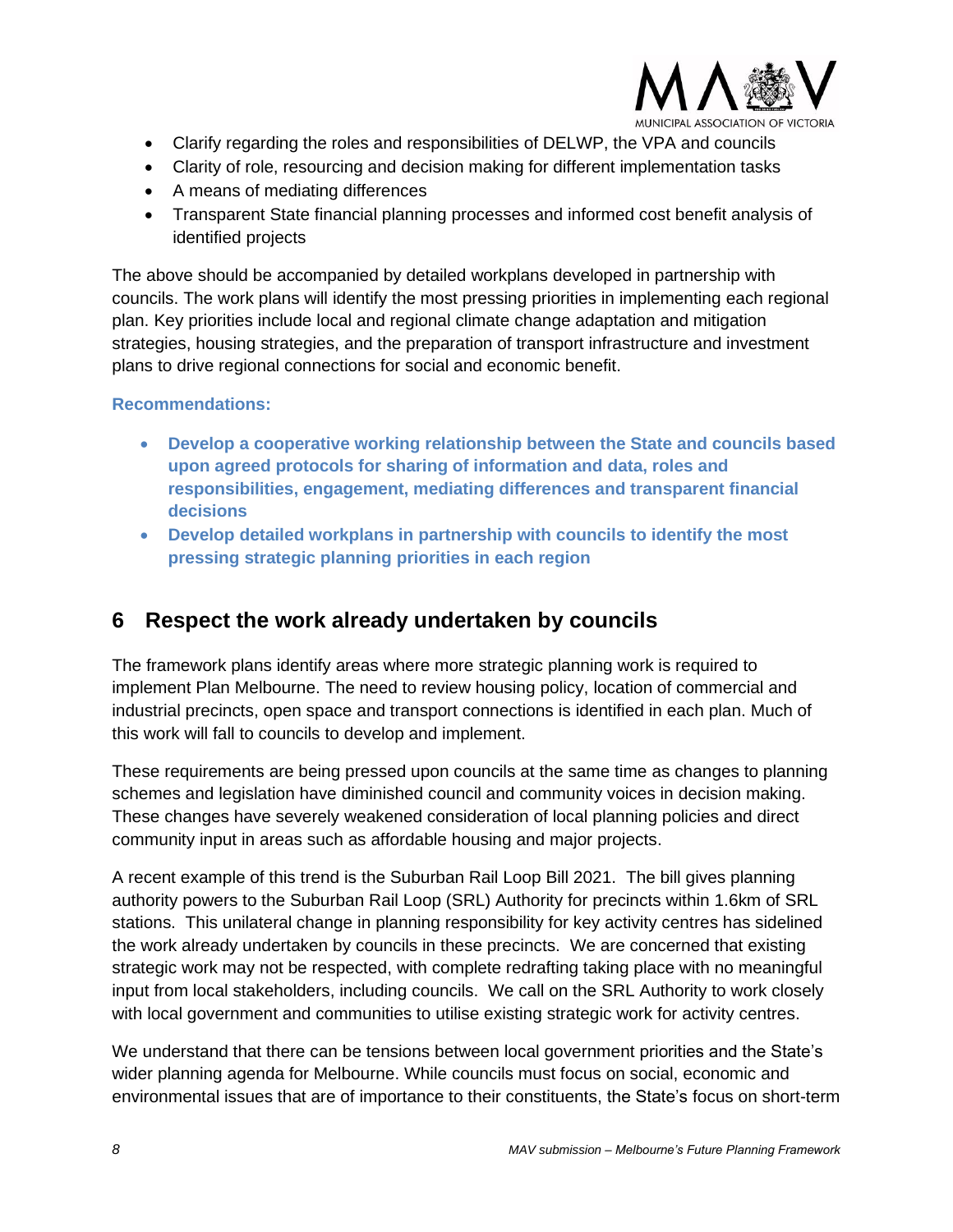

economic recovery through streamlining planning decisions risks creating poor long-term outcomes.

Existing strategic work such as precinct plans, housing policy, climate change and environment policy as well as urban design, heritage and neighbourhood character objectives are vital to achieving balanced outcomes at the local level. They have been developed to align with State planning policy and reflect the goals of Plan Melbourne. These strategies and local policies are the outcome of years of time-consuming and expensive strategic work. They ensure that development does not undermine the planning vision for an area and provides for increasingly high-quality design and sustainability outcomes.

Any conflict in policy between Melbourne's Future Planning Framework and local planning policies needs to be made clear. A statement of where conflicts are, and what approaches are proposed to negotiate them in each framework plan is required. As highlighted throughout this submission, the shift towards sidelining community and council views in planning undermines a partnership approach between all levels of government.

A strong relationship between government and councils is critical to the delivery of *Plan Melbourne*. Respect and acknowledgment of the work councils do undertake for their communities must not be forgotten in the process to implement each LUFP.

#### **Recommendations:**

- **Require the SRL Authority to work closely with councils and communities when executing their planning authority powers**
- **Use existing council strategic work to inform and direct any new planning scheme amendments which give effect to Melbourne's Future Planning Framework**
- **Identify any conflicts between the goals of Melbourne's Future Planning Framework and local planning policies and outline approaches to resolve them**

### <span id="page-8-0"></span>**7 Planning for Climate Change and resilience**

We welcome commitments to address climate change and support sustainability principles. We support ambitious targets for tree canopy cover. These targets must recognise increasing trends of vegetation removal will need to be reversed. Further policy changes are expected through the Cooling and Greening Melbourne initiative. Councils will be looking for high baseline requirements that protect existing vegetation and require planting for more tree canopy cover.

We are pleased to see acknowledgment of the leading work undertaken by the Council Alliance for a Sustainable Built Environment (CASBE). Their focus on applying widely accepted Environmentally Sustainable Development (ESD) principles to the built environment through the Victorian planning system has set a high standard for ensuring buildings incorporate climate resilience. The MAV and CASBE see embedding climate resilience into the built form as key to integrating overall sustainability and just outcomes for residents and the wider community.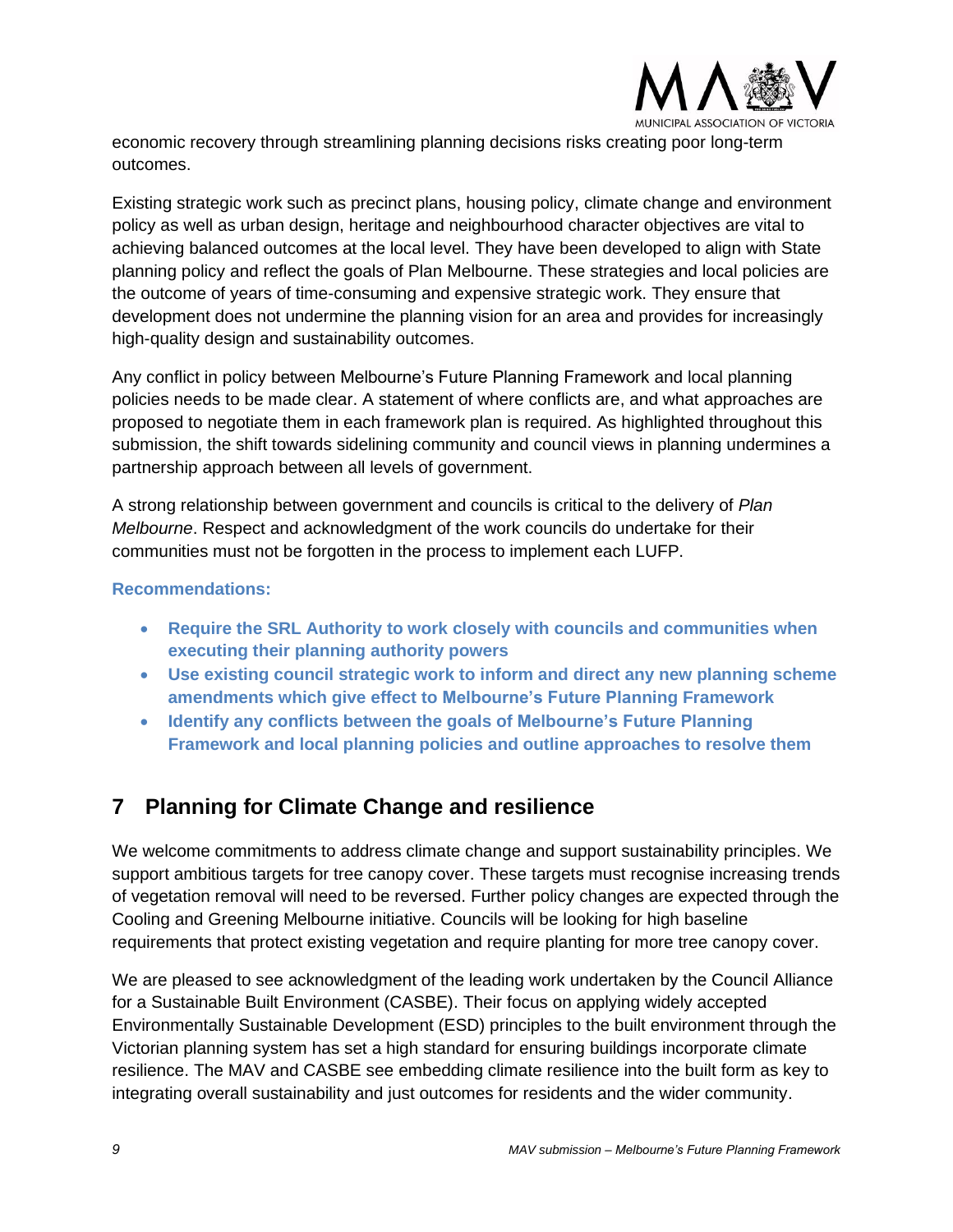

We are disappointed by the significant delays to the Local Coastal Hazard Assessment for Port Phillip Bay. This has stalled the translation of the most up-to-date storm surge and coastal inundation data into planning schemes around the Bay. It is imperative that this project is completed as soon as possible. This will allow councils to plan for emerging, climate-driven coastal hazards to protect life, property and extremely vulnerable coastal environments.

Councils continue to push for greater consideration of climate change and protection of the environment within their own planning schemes. Councils are moving towards whole-oforganisation change to ingrain climate-thinking across all their operations.

If the framework plans are to guide the implementation of Plan Melbourne at a regional level, then climate change must be reflected throughout each theme and its implementation. It would appear the plans' consideration of climate change impacts is not well resolved or integrated. We see opportunities across all the framework plan themes to support and facilitate the transition to net-zero emissions and increase resilience to climate change impacts. This will align our planning system with the *Climate Change Act 2017*s legislated net-zero emissions target.

While the Government is working on some changes, such as the Environmentally Sustainable Design (ESD) roadmap, we require planning reform that readies and enables the planning system to deeply integrate climate thinking into decision-making. We require ESD policy and planning provisions with strong targets and performance measures that mandate whole-ofgovernment thinking on climate change. This must be led by the State Government.

Changes to the planning system alone must include listing some decisions (such as planning scheme amendments) under the Planning and Environment Act in Schedule 1 of the *Climate Change Act 2017*, mandating net-zero emission buildings and planning for increased environmental hazard risk. Strong State leadership is needed to see these required transformative changes realised.

#### **Recommendations:**

- **Complete the Local Coastal Hazard Assessment work for Port Phillip Bay as a matter of urgency**
- **Ingrain climate change in each framework plan theme and in implementation**
- **Develop planning reform that readies and enables the planning system to deeply integrate climate thinking into decision-making**

#### <span id="page-9-0"></span>**8 Infrastructure planning, investment and implementation**

Melbourne's Future Planning Framework and the accompanying Land Use Framework Plans identify regional directions and strategies for an integrated transport network. These goals are supported. However, the MAV understands that the release of the framework was delayed in part due to shifting priorities in government around major transport planning decisions. This included changing the plans and policy intent for activity centres impacted by the Suburban Rail Loop, or the road network impacts of the North-East Link project.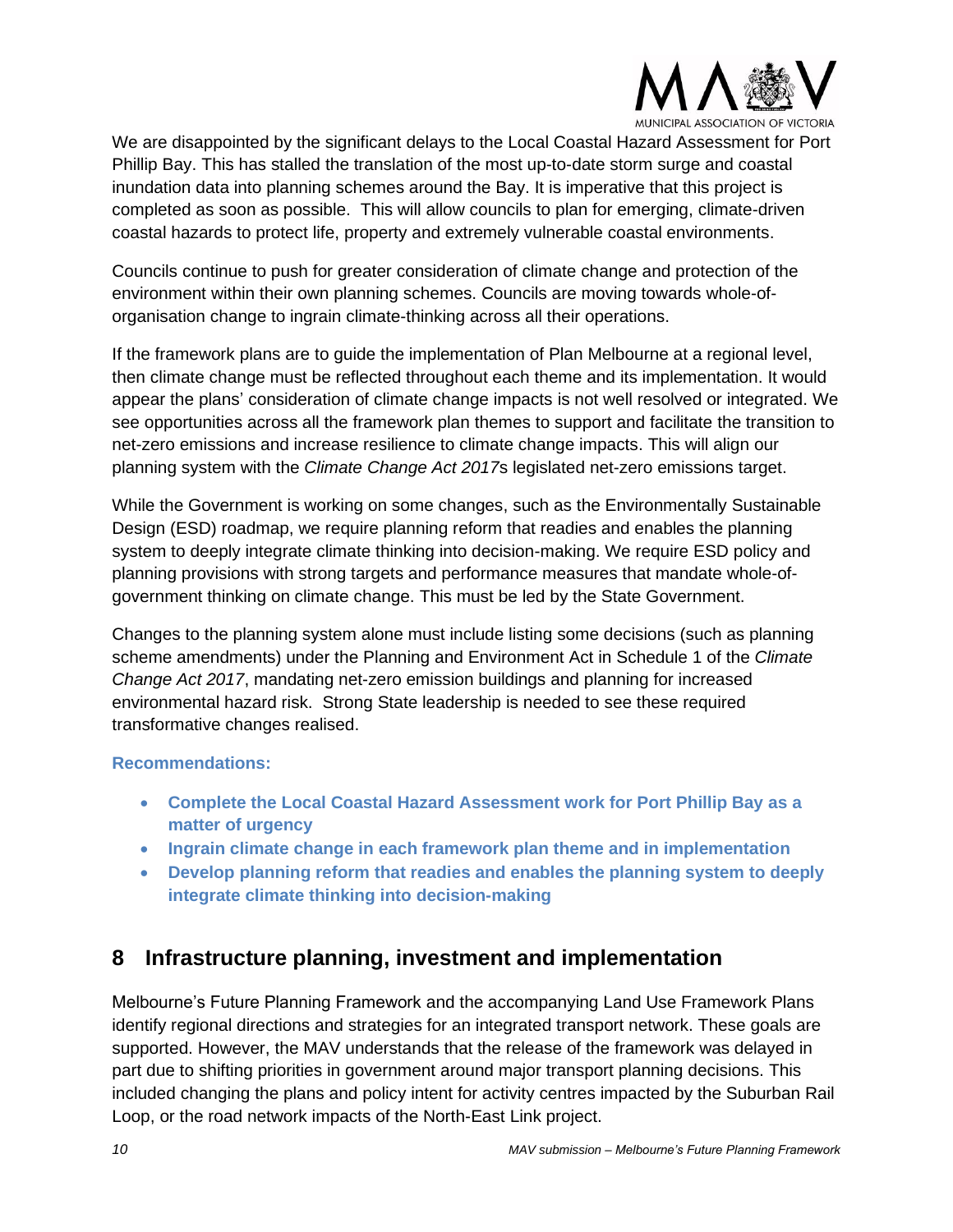

Melbourne is being shaped by major projects, rather than major projects being shaped through regional and metropolitan planning processes. The SRL, North-East Link, West Gate Tunnel and other projects are now shown across the six framework plans, demonstrating how unpremeditated infrastructure planning decisions and unsolicited bids are reshaping Melbourne. Announcing new major transport infrastructure during election cycles or through private sector bids is common. Strategic planning processes are diluted to support these kinds of decisions, as opposed to supporting projects that align with broader planning priorities.

Infrastructure Victoria was established to advise government and the wider community on where to prioritise infrastructure investment. This includes preparing a 30-year infrastructure plan with five-year short-term plans. The MAV and councils are supportive of the most recent 30-year plan. The plan now needs a standing in budget allocation.

Planning for major infrastructure projects, such as rail lines and highways, would benefit greatly from the development of a comprehensive transport plan for metropolitan Melbourne and regional Victoria. A transport plan for Victoria is critical to giving local government and private entities confidence to plan and invest in supporting infrastructure. Infrastructure Victoria's 30 year strategy makes a number of recommendations to address these issues, particularly recommendations 32 to 34.

The haphazard approach to transport planning decisions in Victoria is further eroding confidence in planning for State-significant infrastructure. The Victorian Auditor General's Office (VAGO) was frank in [its recent assessment](https://www.audit.vic.gov.au/report/integrated-transport-planning?section=) of the DoT's commitment to and implementation of integrated transport planning in Victoria. The Auditor-General found that the absence of a transport plan as required under the *Transport Integration Act 2010* risks missed opportunities and poorly implemented projects. These risks are significant as the State has invested unprecedented levels of public money in transport infrastructure over the past decade.

Policy development for key infrastructure investment commitments by the State is usually undertaken in response to commercial interests. Alternative options that account for social, environmental as well as economic outcomes are rarely explored transparently. It is crucial that the intent of Plan Melbourne and Melbourne's Future Planning Framework does not change as new transport projects are announced – whether by government or by unsolicited private-sector proposals. Consistent application of the framework plans is key to their longevity and community support.

While large projects are given merit in the plans with high-level visualisations, the framework plans do not detail how integrated transport planning at the local level will be implemented. The framework plans provide directions to improve cycling and open space links, improving local roads and fostering transit-orientated development. Where they lack detail is how governments and their agencies are to work together to oversee implementation.

Many councils already have integrated transport plans, pedestrian strategies and cycling strategies that could be implemented now. These plans and strategies have the potential to unlock a range of positive health and social outcomes across Melbourne – particularly in growth areas. These strategies require buy-in from other levels of government and agencies, such as